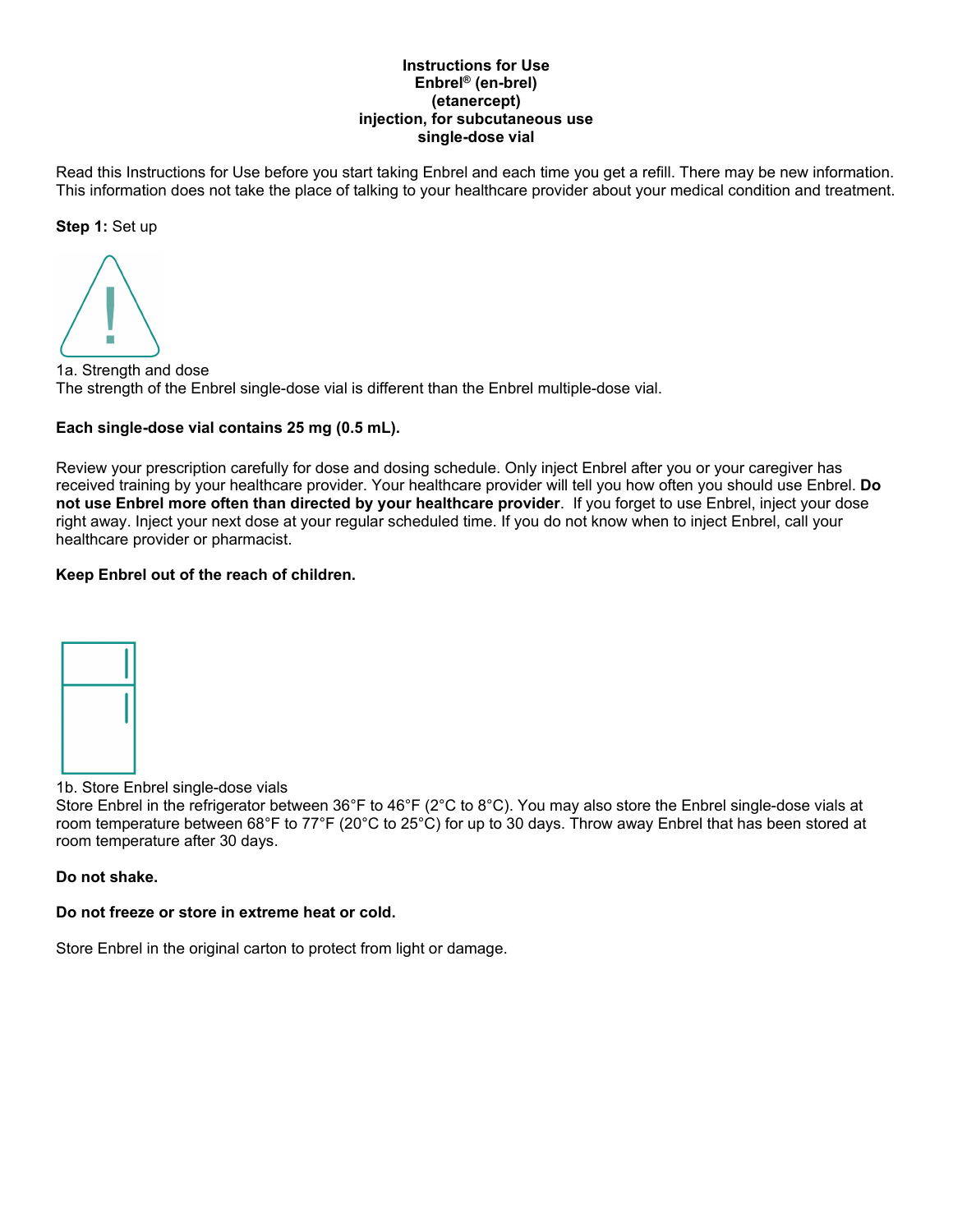| If your dose is<br>0.5 mL, or LESS    |  |
|---------------------------------------|--|
| Remove 1 single-dose vial             |  |
| If your dose is MORE<br>than $0.5$ mL |  |
| Remove 2 single-dose vials            |  |

1c. Remove correct number of vials

Remove the correct number of Enbrel single-dose vials from the original carton. Check your prescription to determine if your dose will require 1 or 2 single-dose vials. Your dose is determined in milliliters (mL).

Your child's dose of Enbrel depends on his or her weight. Your child's healthcare provider will tell you which form of Enbrel to use and how much to give your child.



1d. Inspect the single-dose vial(s)

Leave the single-dose vial(s) at room temperature, with the green cap(s) on, for at least 30 minutes. Enbrel is clear and colorless. There may be small white particles in the solution. Check the expiration date. Keep out of direct sunlight.

## **Do not use Enbrel if:**

- the expiration date has passed
- the green cap is not attached
- it has lumps, is discolored, or is cloudy.

If there are any issues with your Enbrel single-dose vials, please call 1-888-4ENBREL (1-888-436-2735).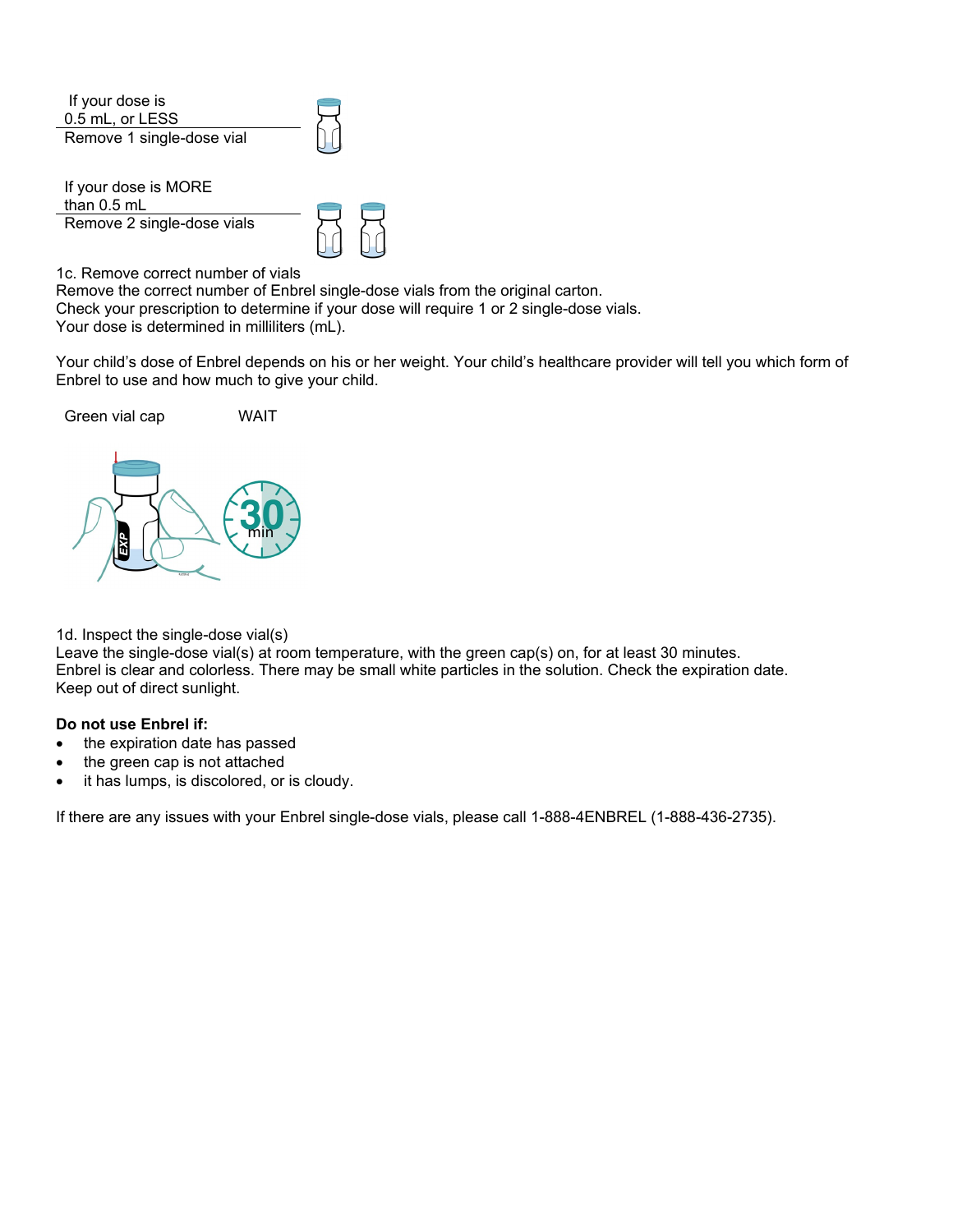

Syringe

1e. Gather all materials and wash hands Wash your hands with soap and water.

Place the following items on a clean well-lit, flat surface:

- 1 mL syringe
- Long needle: for withdrawal
- Short needle: for injection
- Alcohol wipes
- Cotton balls
- **Bandage**
- Sharps disposal container

Green vial cap Gray stopper

1f. Pop off the green vial cap then wipe the gray stopper Use an alcohol wipe to clean the gray stopper.

If you require a second single-dose vial, clean the gray stopper of the second single-dose vial with a new alcohol wipe.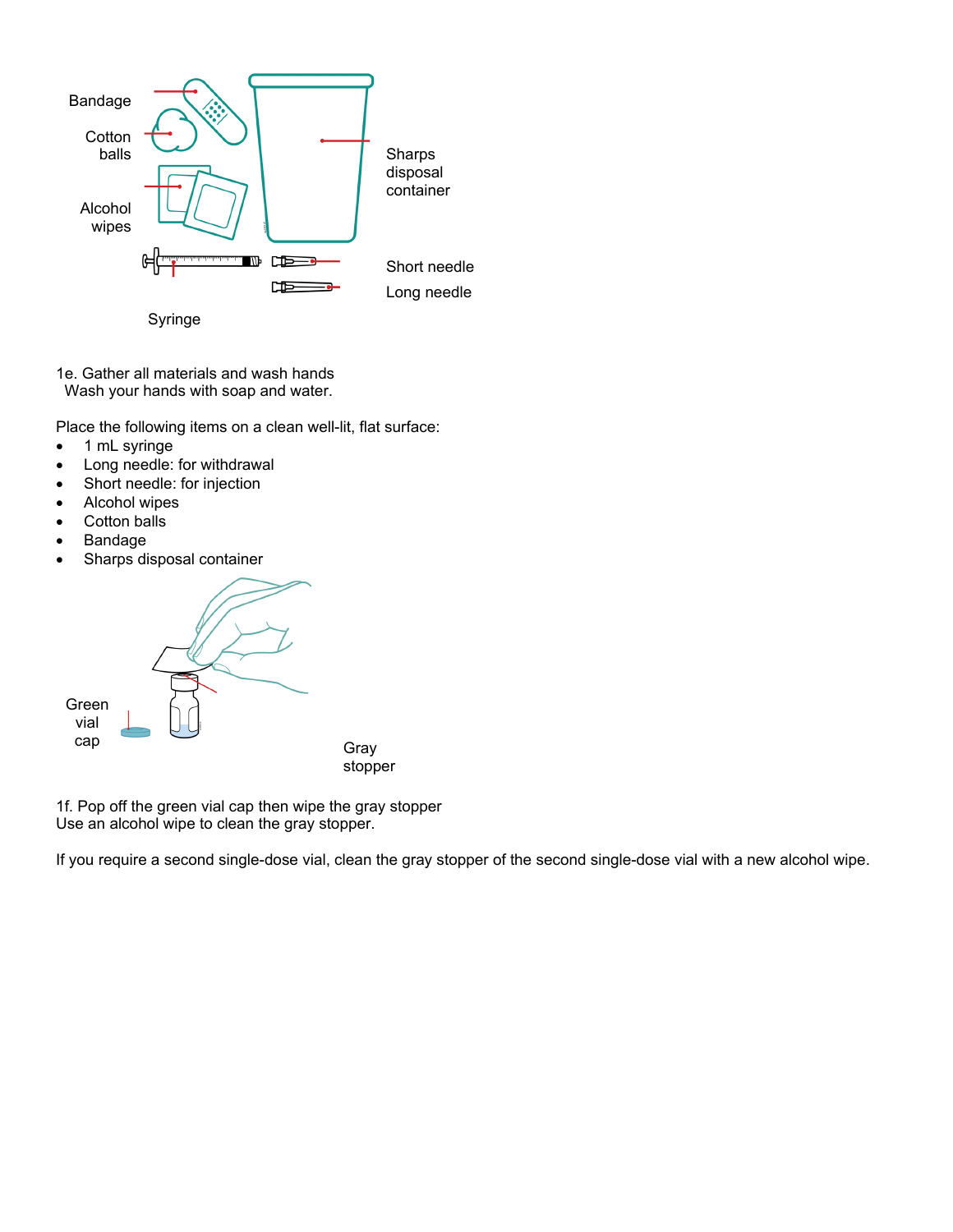

1g. Attach the long needle to the syringe Twist the long needle onto the syringe.

**Step 2:** Prepare dose



2a. Pull plunger back, insert needle, and push air into single-dose vial Pull the needle cap straight off and away from your body. Save the needle cap for later.

## **Pull the syringe plunger back to 0.5 mL.**

Hold the single-dose vial on a flat surface with 1 hand. Insert the long needle through the gray rubber stopper above the medicine in the single-dose vial.

## **Slowly push 0.5 mL of air into the single-dose vial.**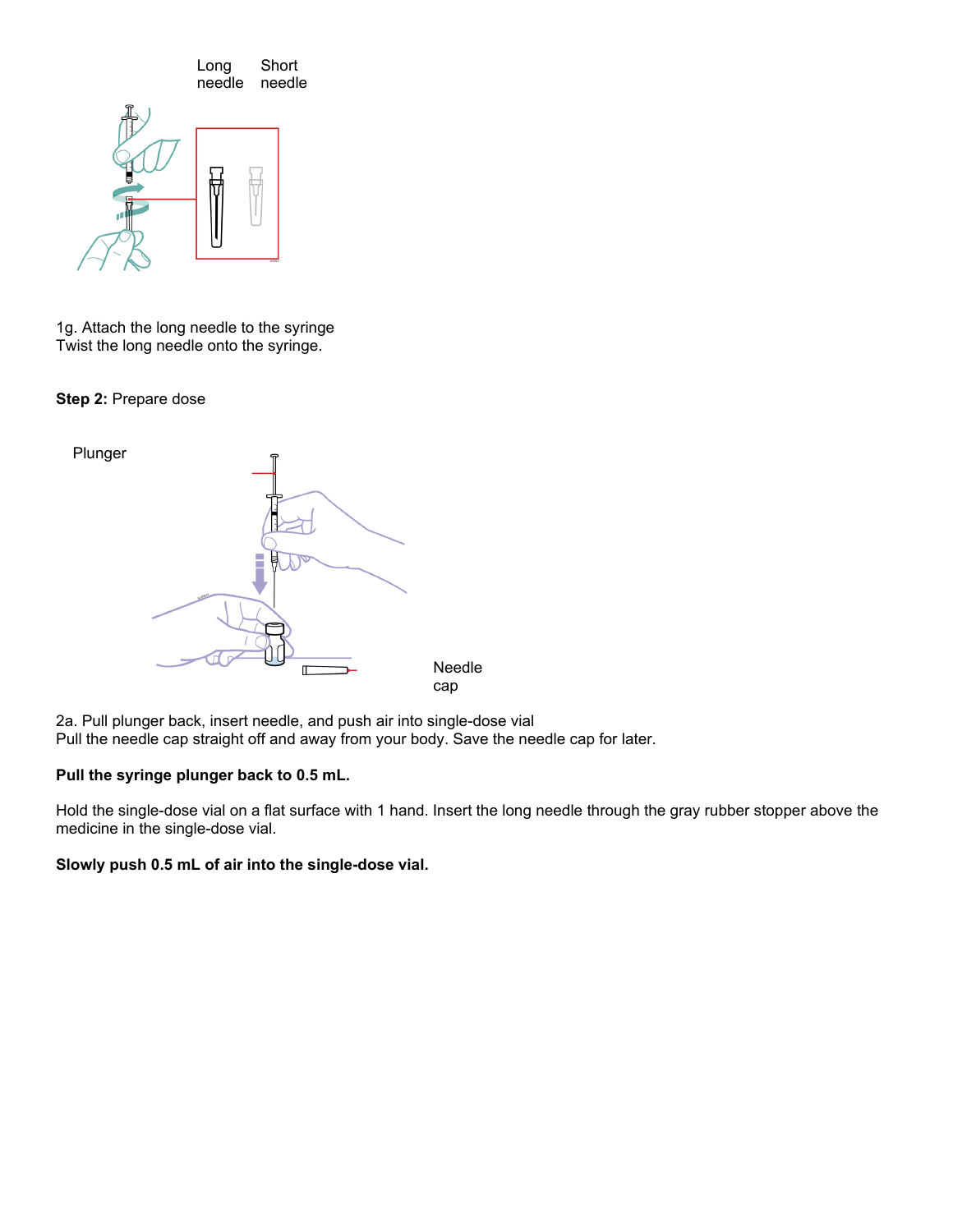

2b. Tilt the single-dose vial to withdraw **all** medicine Slowly pull back the plunger to fill the syringe **with all the medicine from the single-dose vial.** 

Remove needle from the single-dose vial.

The air in the syringe will be removed later.



2c. Gently tap the syringe with fingers to release bubbles Gently tap the syringe with your fingers to release air pockets and bubbles until they rise to the top of the syringe.



2d. Push out large air pockets and bubbles

After you have gently tapped the large air pockets and bubbles to the top of the syringe, push the plunger up to remove the air out of the syringe.

Small amounts of tiny air bubbles are ok.

If you need 1 single-dose vial, push the plunger to your **total prescribed dose** and continue to step 2g.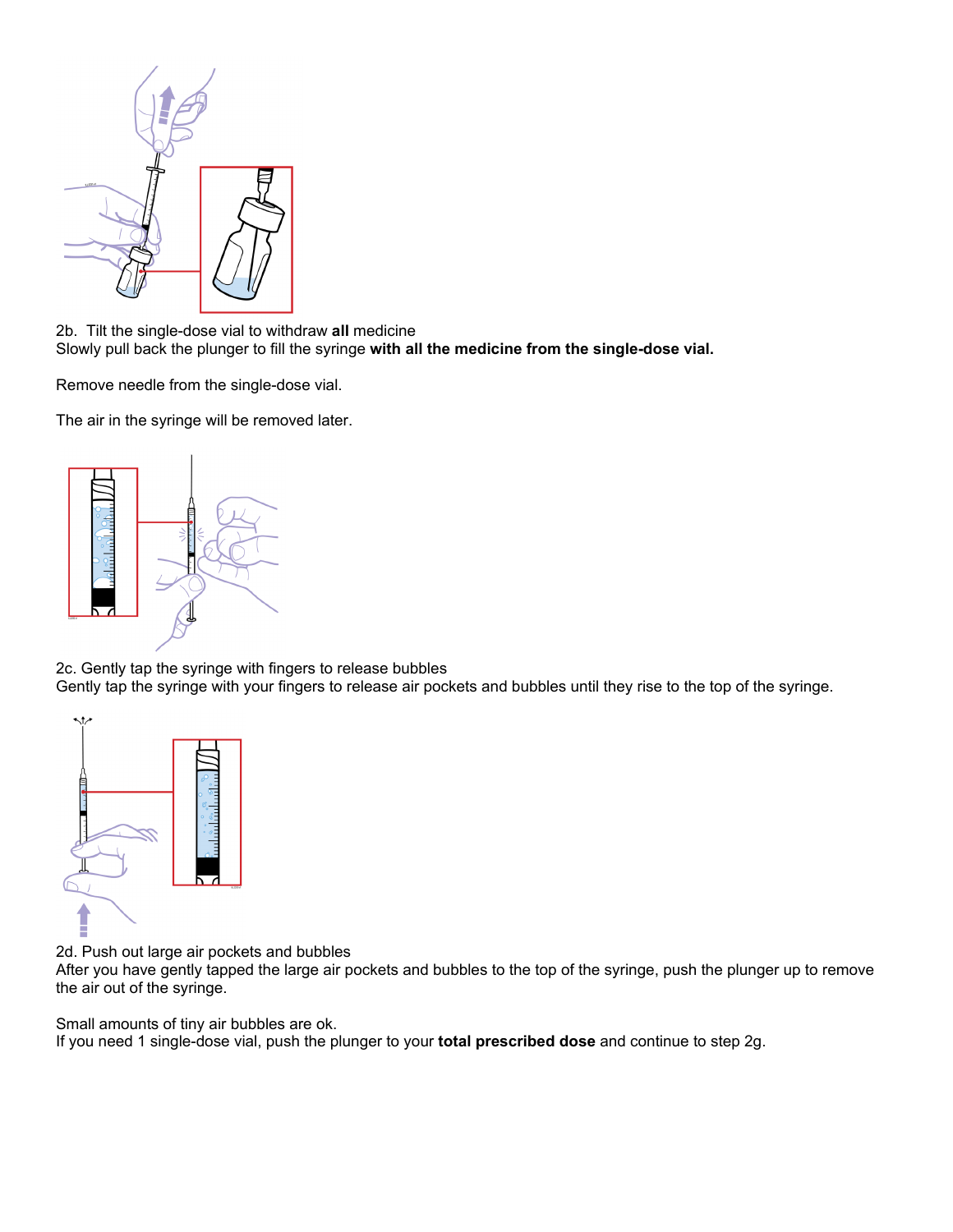If you need more than 1 single-dose vial to get your **total prescribed dose**, follow these 2 steps:



2e. Insert the same needle in the second vial 2f. Gently tap the syringe to remove the air Tilt vial to withdraw medicine. Slowly pull back the plunger to fill the syringe **with all medicine from the vial.** 

Remove the needle from the single-dose vial.

The air will be removed in the next step



Hold the needle pointing up and gently tap the syringe so air bubbles rise to the top.

Push the plunger to **your prescribed dose**.

Small amounts of tiny air bubbles are ok.



2g. Use 1-handed scoop method to recap For your safety, place the needle cap on a flat surface.

**Using 1 hand**, slide the needle into the cap and scoop upwards to cap the needle, without using your other hand.

Then use your other hand to secure the cap and snap into place.

**Step 3:** Inject and throw away



3a. Replace the long needle with the short needle

Twist the long needle off of the syringe.

Throw away the long needle in the sharps disposal container.

Twist the short needle onto the syringe.

Do not remove the needle cover until you are ready to inject.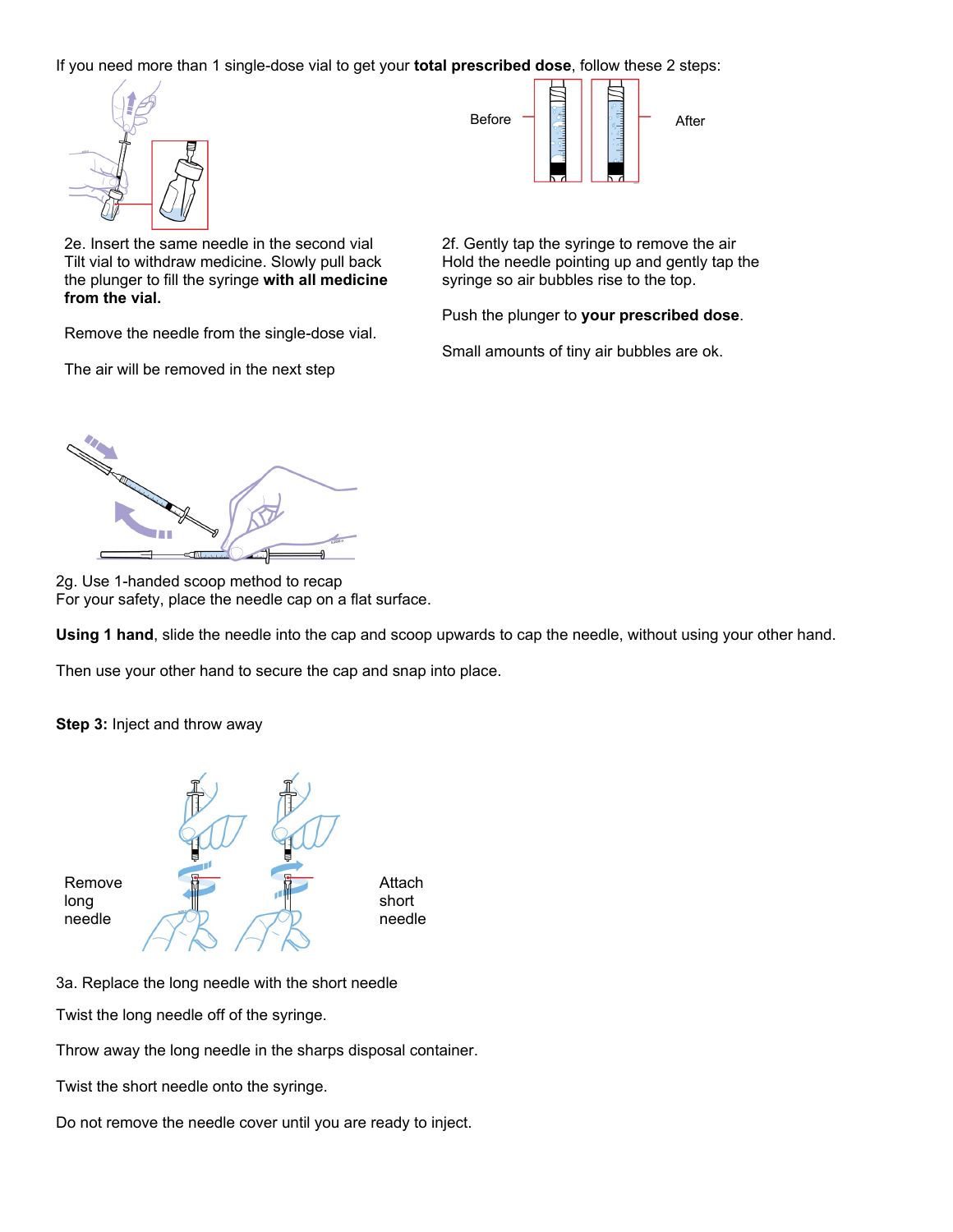

3b. Choose and clean the injection site

- thigh or stomach (avoid 2 inches around the navel)
- back of upper arm (only if someone else is giving the injection)

Choose a different site each time you give yourself an injection. Avoid injecting into tender, raised, red or scaly skin.

Clean the injection site with an alcohol wipe and let dry. **Do not** touch this area again before injecting.



3c. Pinch and inject Enbrel

Gently pinch skin. With a quick firm action, insert the needle into your skin at a 45-degree angle.

When the needle is completely inserted into the skin, slowly push the plunger all the way down.

When the syringe is empty, remove the needle and syringe from your skin. Do not recap the needle.

Do not rub the injection site. If you see drops of blood at the injection site, you can press a cotton ball over the injection site until bleeding has stopped. Apply an adhesive bandage, if needed.

Always throw away used vials

3d. Throw away the used single-dose vials, needles and syringe

Single-dose vials do not contain preservatives and are for **1-time use only**. Unused medicine in the single-dose vials must be thrown away in a sharps disposal container.